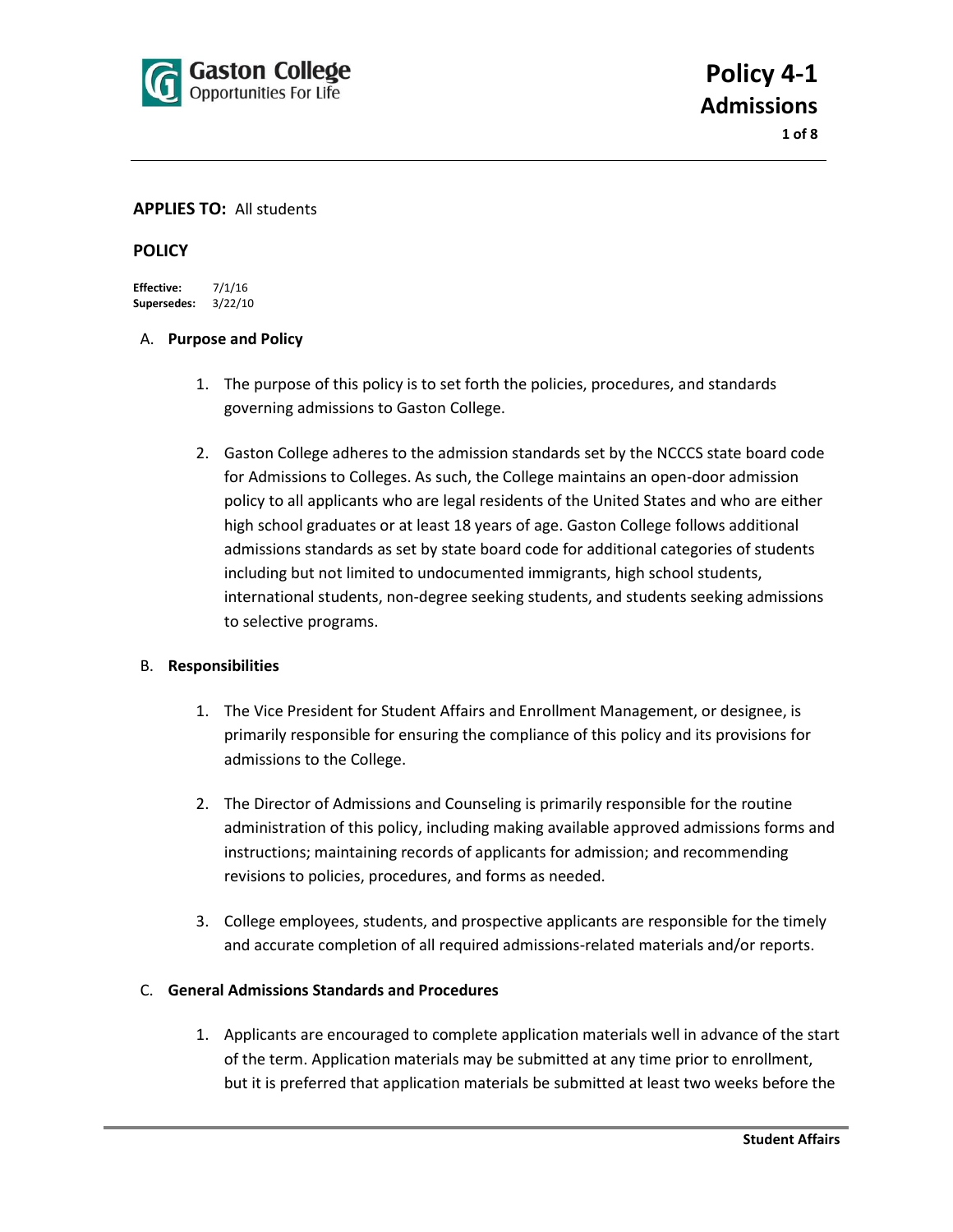

start of the term. Applicants who are unable to complete and submit the required application materials may request that a temporary exception be made by contacting the Director of Admissions and Counseling. The Director of Admissions and Counseling will review each request on a case-by-case basis to determine if a temporary exception should be granted.

- 2. To be eligible for admission, an individual must be 18 years of age, a high school graduate, or a high school student who is eligible to also enroll in college courses (i.e., dual enrollment).
- 3. Admission to Gaston College does not mean that an individual will automatically be admitted to the program of his or her choice. Some programs may have limited enrollment, additional admission requirements, or require that certain prerequisite and/or co-requisite courses be completed.
- 4. The College may admit undocumented immigrants in accordance with State Board Code 400.2 (b), which defines an "undocumented immigrant" as any immigrant who is not lawfully present in the United States. The College follows federal immigration classifications to determine who is considered an undocumented immigrant.
- 5. Qualified (or eligible) public, private, charter, and home-schooled students who are juniors and seniors may concurrently enroll in high school and in the College provided they meet the minimum admissions requirements as outlined by the NCCCS Board Code.
- 6. Per federal law, the College may admit non-immigrant alien students.
- 7. The College may refuse admission to a non-resident of North Carolina who enrolls in any distance education course where the College is not "authorized" to provide distance education in that State.
- 8. The College reserves the right to deny admission to any applicant who was suspended or expelled from any other educational entity. The College also reserves the right to revoke admission to any current student who is suspended or expelled from any other educational entity.
- 9. The College reserves the right to deny admission to applicants when it is determined that admission may pose an articulable, imminent, and significant threat to the safety of the applicant or others. If an applicant is denied admission, the reason(s) for the denial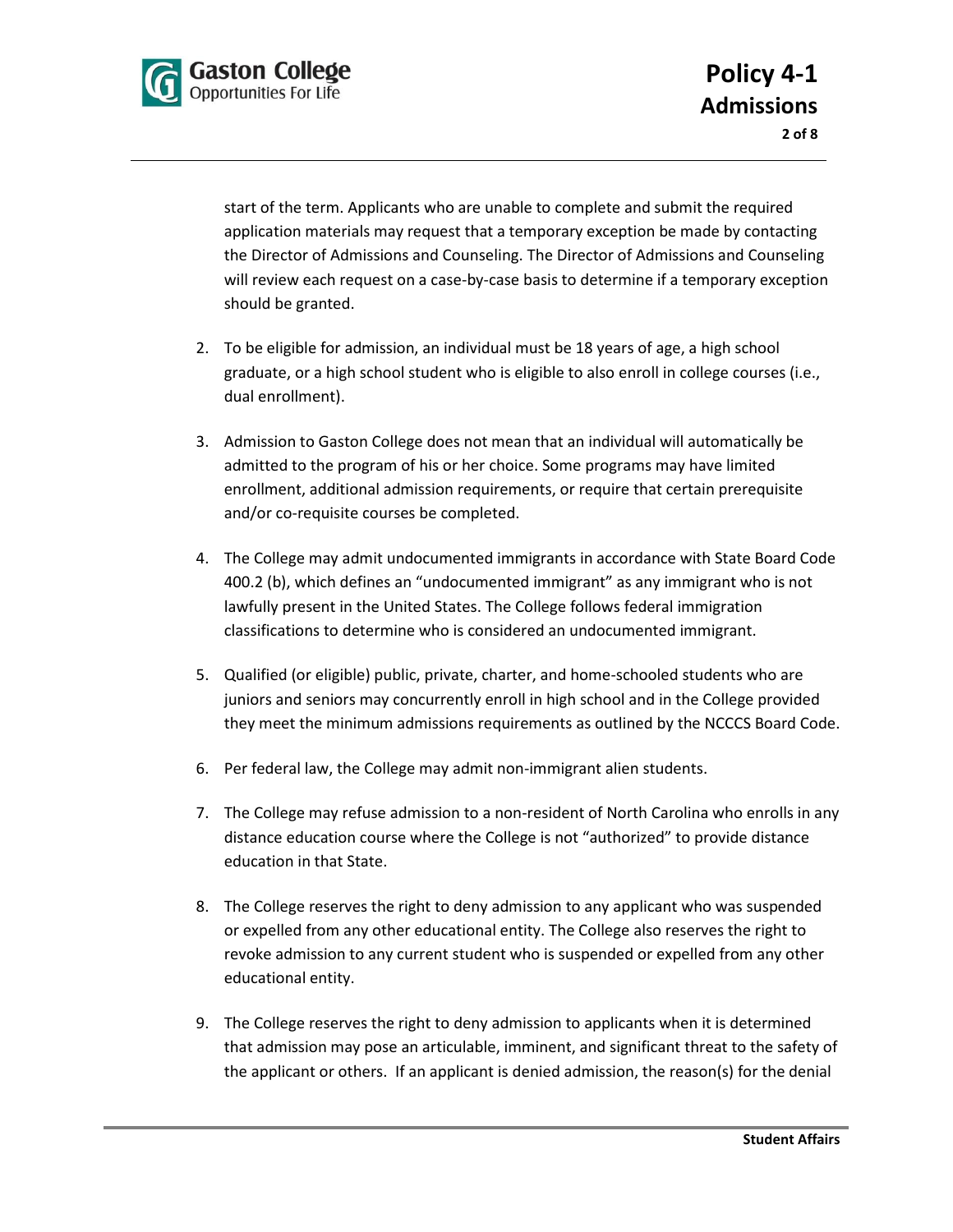

will be documented and include any designated time period and rationale for the denial and any conditions that the applicant must meet in order to be reconsidered for admission. An applicant who is denied admission may appeal, in writing, this decision within three (3) business days of being notified of the denial. Appeals are to be sent to the Vice President for Student Affairs and Enrollment Management.

- 10. Admission for all degree, diploma, and certificate programs requires that a prospective student complete and submit an Application for Admission along with one or more of the following: an official high school transcript, an official copy of an adult high school transcript, official GED or HSE scores, an official transcript from an approved International Correspondence School, or an official transcript from Home School along with Home School record(s).
- 11. In lieu of an official high school transcript, a person who has earned an associate, bachelor's, master's, or doctorate degree from a regionally accredited institution of higher education, may request that the institution from which his or her degree was earned submit directly to Gaston College an official transcript that reflects the degree awarded.
- 12. Prospective students must meet placement testing requirements. The minimal level of skill in reading, English, and mathematics needed for proficiency in each program has been determined. Students scoring below this level on placement tests will be required to take developmental courses as a part of their pre-curriculum. Developmental courses may also be required before entering certain curriculum programs. The minimum test scores for each program are available upon request.
- 13. Placement testing may not be required for individuals who have:
	- a. Completed college-level algebra and English courses with a grade of C or better at a regionally accredited institution of higher education.
	- b. Scored at or above established minimum scores on the SAT or ACT (minimum scores are published in the College's Academic Catalog, which is available online at www.gaston.edu.)
	- c. Graduated from high school in the last five (5) years with an unweighted GPA of 2.6 or higher and passed four eligible math courses.
	- d. Official Advanced Placement, College Level Exam Program (CLEP) exams, or the following placement test scores from another institution: ACCUPLACER, NCDAP, COMPASS, or ASSET may be accepted if completed within the last five (5) years.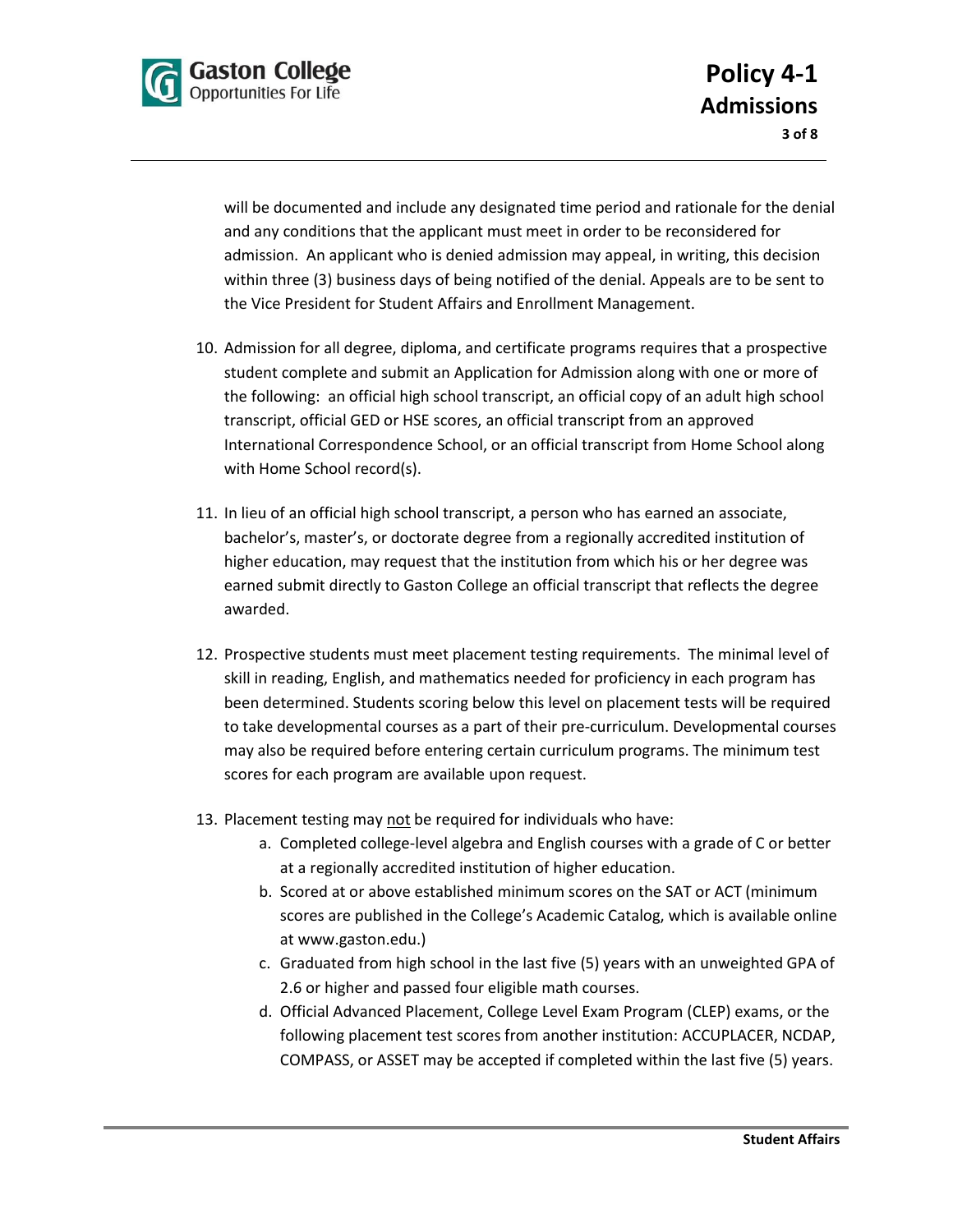

- 14. An individual must complete the College's new student orientation.
- 15. Applicants who do not enroll within two semesters of applying are required to reapply.
- 16. Applicants should submit official transcripts from all colleges previously attended.

#### D. **Admission of Non-Degree Seeking Students**

- 1. Non-degree seeking students who wish to register for credit courses, but have no intention of completing a degree program, may be admitted to a course for *Special Credit* provided they complete and submit an Application for Admission, complete new student orientation, and are approved to do so by an academic advisor. Up to fifteen (15) credit hours may be earned before an individual is required to declare a major.
- 2. Tuition and fees are the same as for regular curriculum students.
- 3. Special Credits earned may be applied to a degree, diploma, or certificate program by completing a change-of-major request form in the Counseling and Career Development Center. This request must be made on or before completion of fifteen (15) credit hours and the student must meet the College's general admissions requirements. Applicants who are unable to complete and submit the required application materials may request that a temporary exception be made by contacting the Director of Admissions and Counseling. The Director of Admissions and Counseling will review each request on a case-by-case basis to determine if a temporary exception should be granted.

#### E. **Admission of Persons with Special Needs**

- 1. Gaston College admits all eligible applicants without regard to race, color, religion, national origin, or sex, and does not discriminate on the basis of disability in the recruitment and admission of students and the operation of any of its programs and activities as specified by federal laws and regulations. *The coordinators for compliance with Section 504 of the Rehabilitation Act of 1973, as amended, are the Assistant Vice President for Student Affairs and the Manager of Human Resources, or designees, located at 201 Highway 321 South, Dallas, NC 28034 or call 704.922.6200.*
- 2. Persons with disabilities must meet all admissions requirements. In order to receive services under the Americans with Disabilities Act (ADA), students are responsible for providing sufficient documentation to the College's Special Needs Counselor located on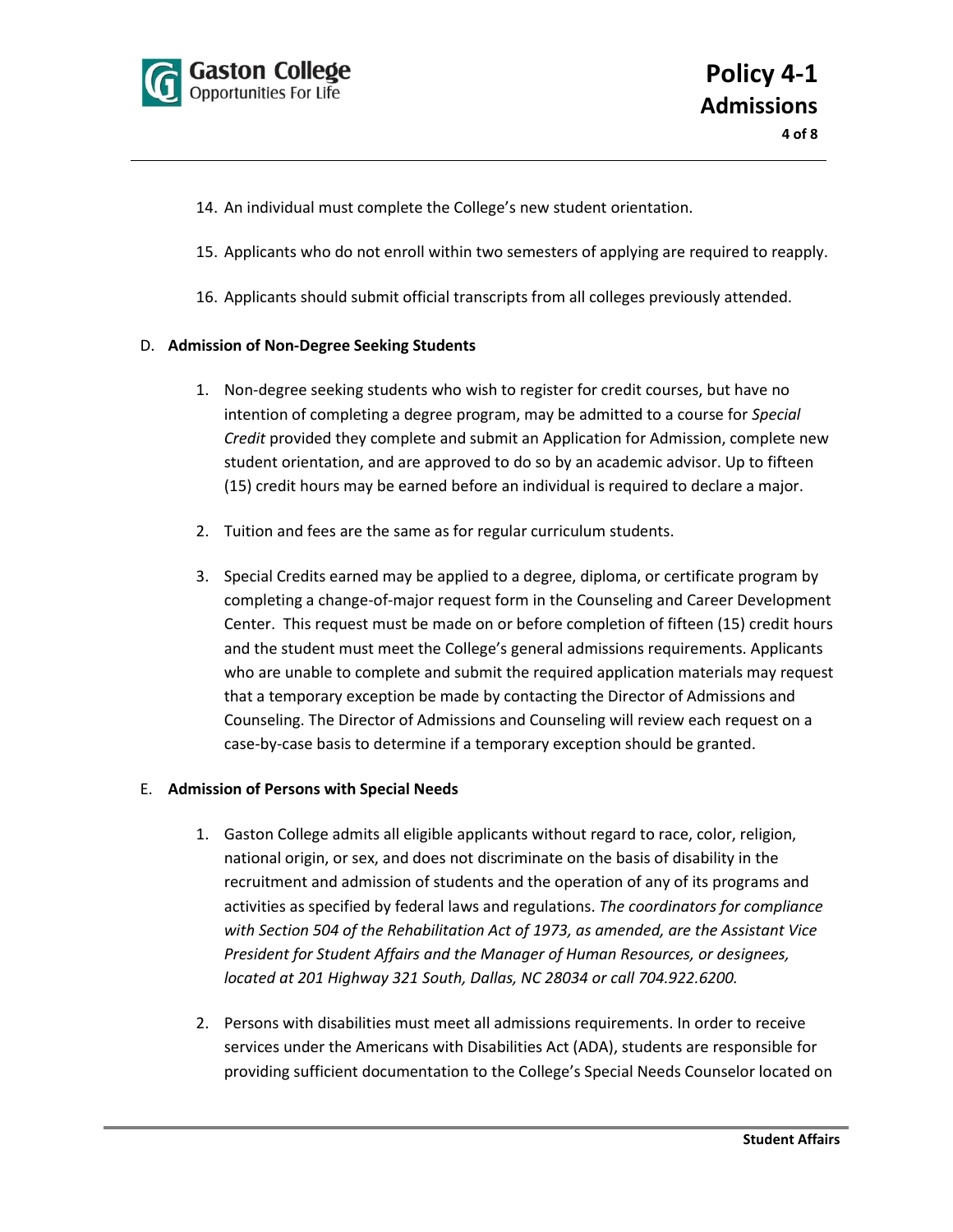

its main campus in Dallas, NC. For timely consideration, documentation must be submitted well in advance of class registration and may need to include information such as a medical, psychological, or educational diagnosis. Persons with special needs are encouraged to contact the College's Special Needs Counselor in Student Affairs to schedule a meeting to discuss reasonable accommodations.

3. Additional information on students' rights, responsibilities, documentation guidelines, accommodations, and other resources is available on the College's website at www.gaston.edu.

## F. **Admission of High School Students to State Approved Concurrent Enrollment Programs**

High school and home-schooled students may concurrently enroll in courses at the College upon meeting the minimum admissions requirements outlined by the NC Community College System Career and College Promise Operating Procedures (See 6.01.01.03 Admissions: Career and College Promise). General admissions information for Career and College Promise is available on the College's website.

#### G. **Admission of International Students**

Gaston College welcomes international students and is committed to helping all persons fulfill their educational goals. All applicants seeking admission to Gaston College must complete and submit the following at least six weeks prior to the semester for which they are seeking admission:

- 1. An official Gaston College Application.
- 2. An official or certified secondary school transcript of any high school and college work completed. If the original copies of these transcripts are in a language other than English, an official English translation is required. The translation should be by a certified translator approved by the U.S. Embassy.
- 3. Proof of English proficiency. This may be established by making a minimum score of 540 (207 on computer) on the Test of English as a Foreign Language (TOEFL) or successful completion of an English language school. The TOEFL is published and administered in most countries by the Education Testing Service, P.O. Box 899, Princeton, New Jersey, 08541, USA.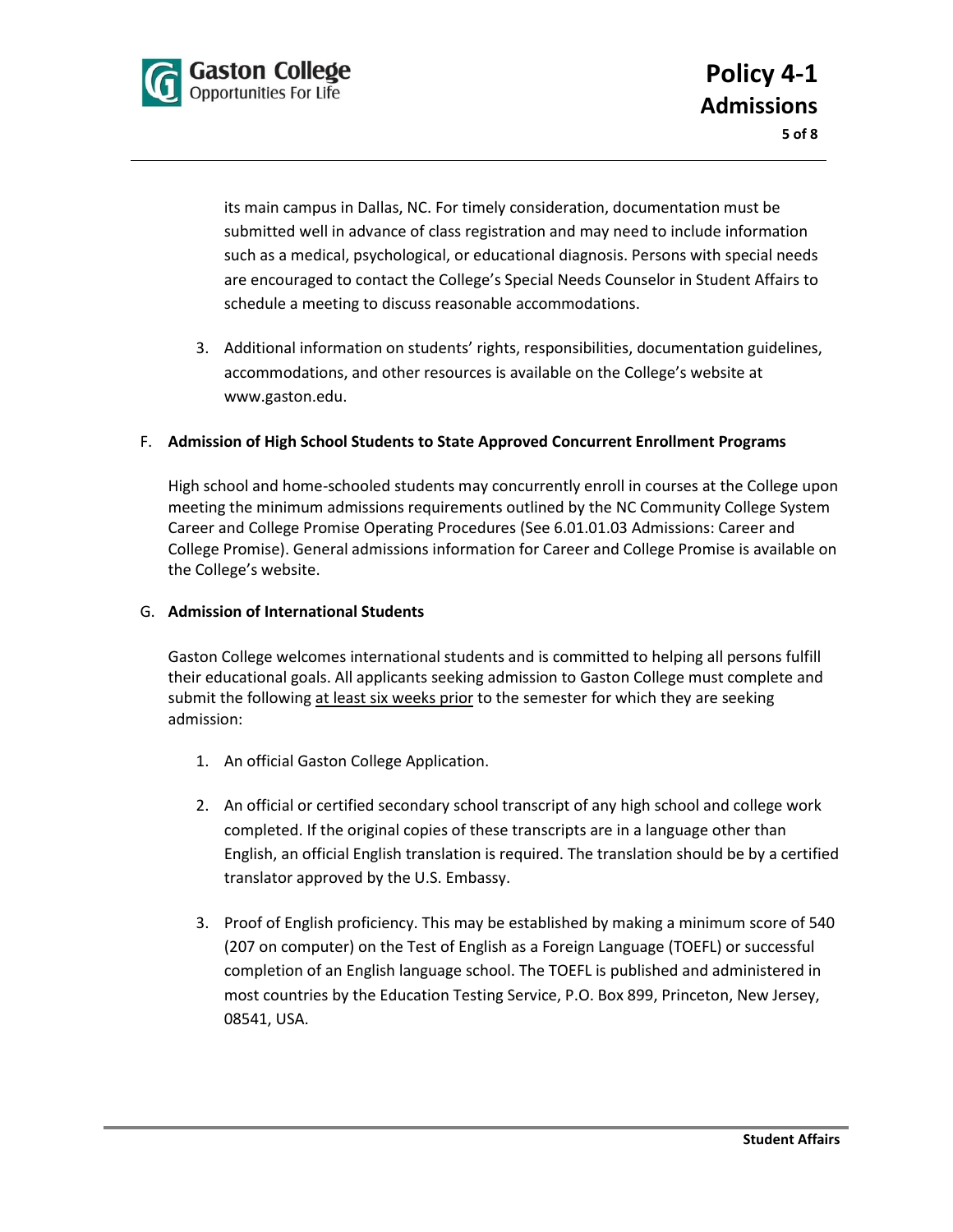

- 4. A properly executed Form 1-134 (Affidavit of Support). This form will be sent to each applicant for completion. A financial responsibility form designed by the College may be substituted for the 1-134.
- 5. In addition to meeting the College's Admissions requirements, an international student must pay (at a minimum) the first year's tuition and fees prior to being issued a Certificate of Eligibility for Nonimmigrant Student Status (Form I-20) in order to study in the U.S.
- 6. For additional information and guidance, international students are encouraged to contact Gaston College's Office of Admissions and Counseling or visit the College's website at www.gaston.edu.
- 7. Once materials have been received, the Director of Admissions and Counseling, or a designee, will determine if the prospective student meets the requirements for admission.
- 8. Once an international student is admitted to the U.S. in F-1 status, certain obligations must be met in order to maintain that status. The international student must continue to carry a full course of study, which is defined as undergraduate study at a college or university which consists of at least 12 credit hours per semester. In addition to not accepting employment off campus, the international student must keep his or her passport valid for at least six months into the future. An extension of status must be applied for if the student wishes to remain in the U.S. beyond the period of time for which he or she was admitted. Finally, F-1 students are required to disclose full and truthfully all information requested by INS regardless of whether the information requested is material.

## H. **Undocumented Immigrant Admission**

The College will admit an undocumented immigrant under the conditions established by the NCCS Board Code:

- 1. He or she attended and graduated from a United States public high school, private high school, or home school that operates in compliance with state and local law.
- 2. He or she complies with all federal and state laws concerning financial aid.
- 3. He or she shall not be considered a resident of North Carolina for tuition purposes and will be charged out-of-state tuition whether or not they reside in North Carolina.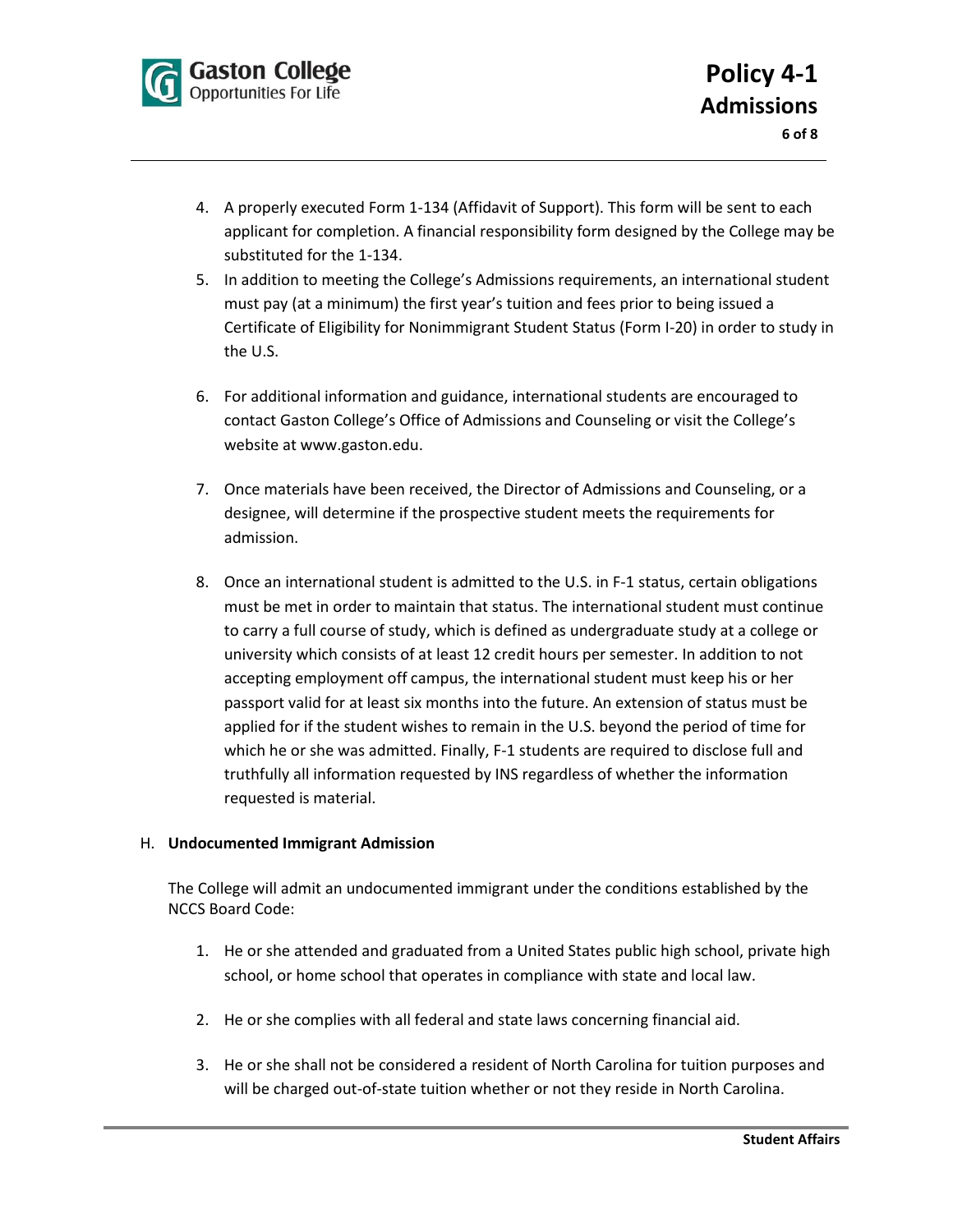

- 4. When considering admittance into a specific program of study, certain federal laws may prohibit states from granting professional licenses to undocumented immigrants.
- 5. Students lawfully present in the U.S. shall have priority over any undocumented immigrant in any class or program of study when capacity limitations exist. An admitted undocumented student will not be permitted to register until the last published registration date on the academic calendar for the term.

#### I. **Prerequisites and Co-requisites**

- 1. Certain curriculum programs may have additional requirements for admission. These requirements will be specified at the time application is made for a particular program. If an applicant does not meet these prerequisites, Gaston College provides courses to prepare a student for full enrollment in any program.
- 2. Gaston College adheres to state-mandated course prerequisites and co-requisites as specified in the North Carolina Community College Combined Course Library (CCL) and as required by the State Board Code (1D SBCCC 400.97).
- 3. When state prerequisites and co-requisites have not been met through the completion of mandated coursework or through other policies defining means of awarding credit, the College may consider knowledge and/or skills as meeting the prerequisite or corequisite requirement for admission to a course. Written approval by the divisional dean responsible for the course is required. Prerequisites and co-requisites that are specified as a local requirement may be waived with written permission of the department chair.

#### J. **Admission of Fire and Rescue Training Students**

Gaston College supports local fire and rescue agencies in their commitment by offering an extensive array of fire and rescue training courses. In some cases, local agencies may allow volunteer membership of individuals who are 16 or 17 years old in order to build the future of their organization. In this case, Gaston College may allow admission of 16- or 17-year-old individuals into its fire and rescue training program(s); however, enrollment may be limited to courses that are non-hazardous in nature.

#### K. **Admission of Basic Law Enforcement Training (BLET) Students**

For admission into the Basic Law Enforcement Training (BLET) program, applicants must meet the requirements set forth in State Board Code (1E SBCCC 800.2(b)) and in North Carolina Administrative Code (09B.0203). In addition to the requirements set forth in the State Board Code, applicants must also be at least twenty (20) years old at the time of course registration and demonstrate the legal authority to possess a firearm.